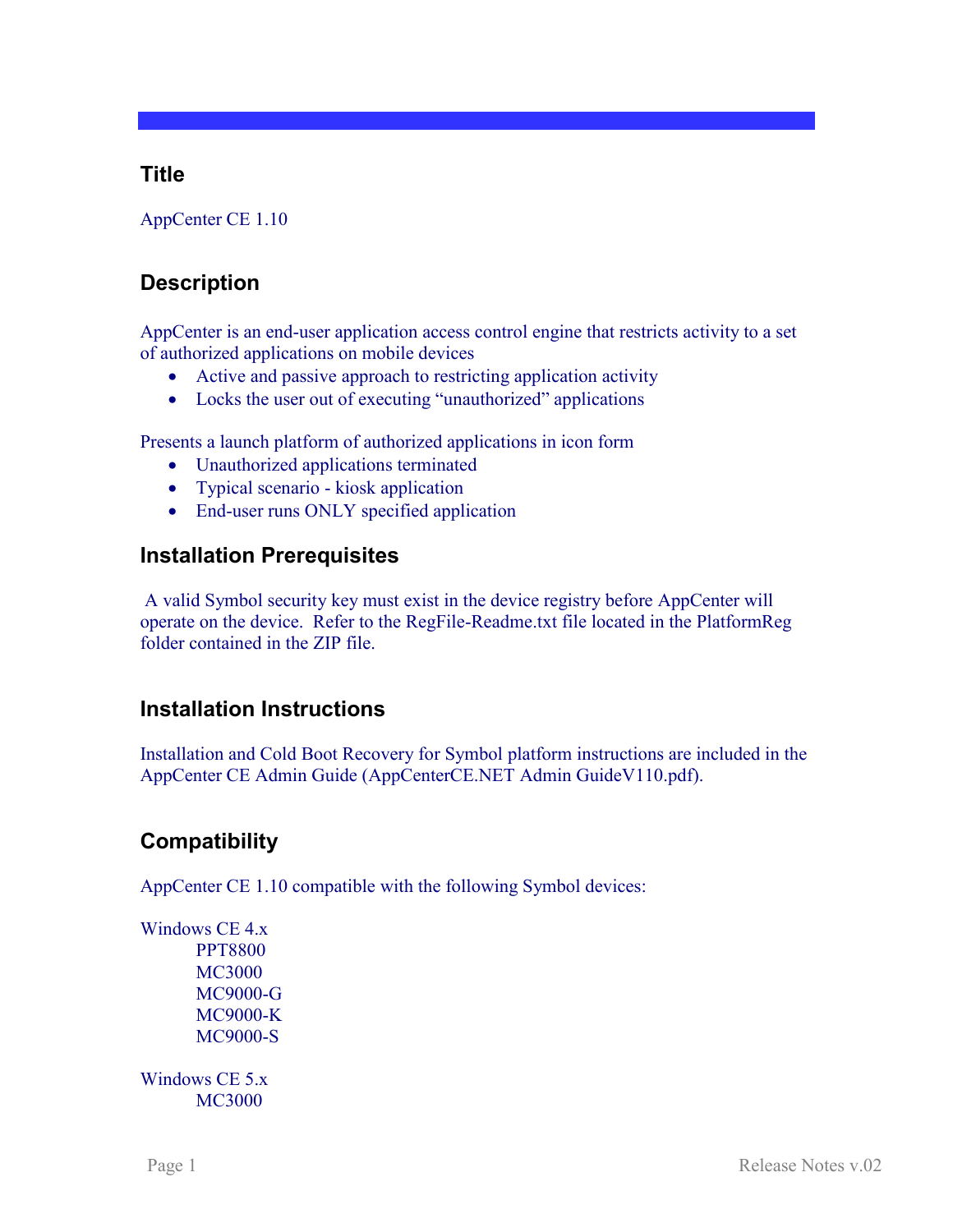MC9090-G VC5000 WT4000 MT2000

## **Version History**

#### **Version v1.10 Build 1508**

- 1. The alpha key state now works correctly on the Motorola MT2000.
- 2. The taskbar time is now shown in the same font as the title.

#### **Version v1.10 Build 1502**

- 1. The Motorola MSP Plugin for AppCenter has been updated to skip new WM-only **features**
- 2. AppCenter is unchanged in this release.

### **Version v1.10 Build 1500**

- 1. Two command line options have been added. -restart will stop the current AppCenter process and then launch a new AppCenter process. This allows configuration changes to be reloaded. -terminate stops the current AppCenter process.
- 2. The Motorola MSP Plugin for AppCenter has been added to this release.

#### **Version v1.10 Build 1490**

1. An issue was encountered with applications, such as IE, that require the work areas (screen size) to be set before they can be viewed in full screen mode, not being presented in full screen mode correctly through AppCenter. To address this, improvements have been made to the HideAllTaskBars feature.

#### **Version v1.10 Build 1478**

1. To address an issue where, after repeated cold resets, AppCenter was starting before the registry key had been created and would present a "not approved platform" error message on CE5.0 devices, AppCenter now waits up to 10 seconds for a valid platform registry key before failing.

#### **Version v1.10 Build 1472**

1. The AppCenter taskbar was being covered by full screen windows after a MB\_TOPMOST message box displayed. This issue has been fixed.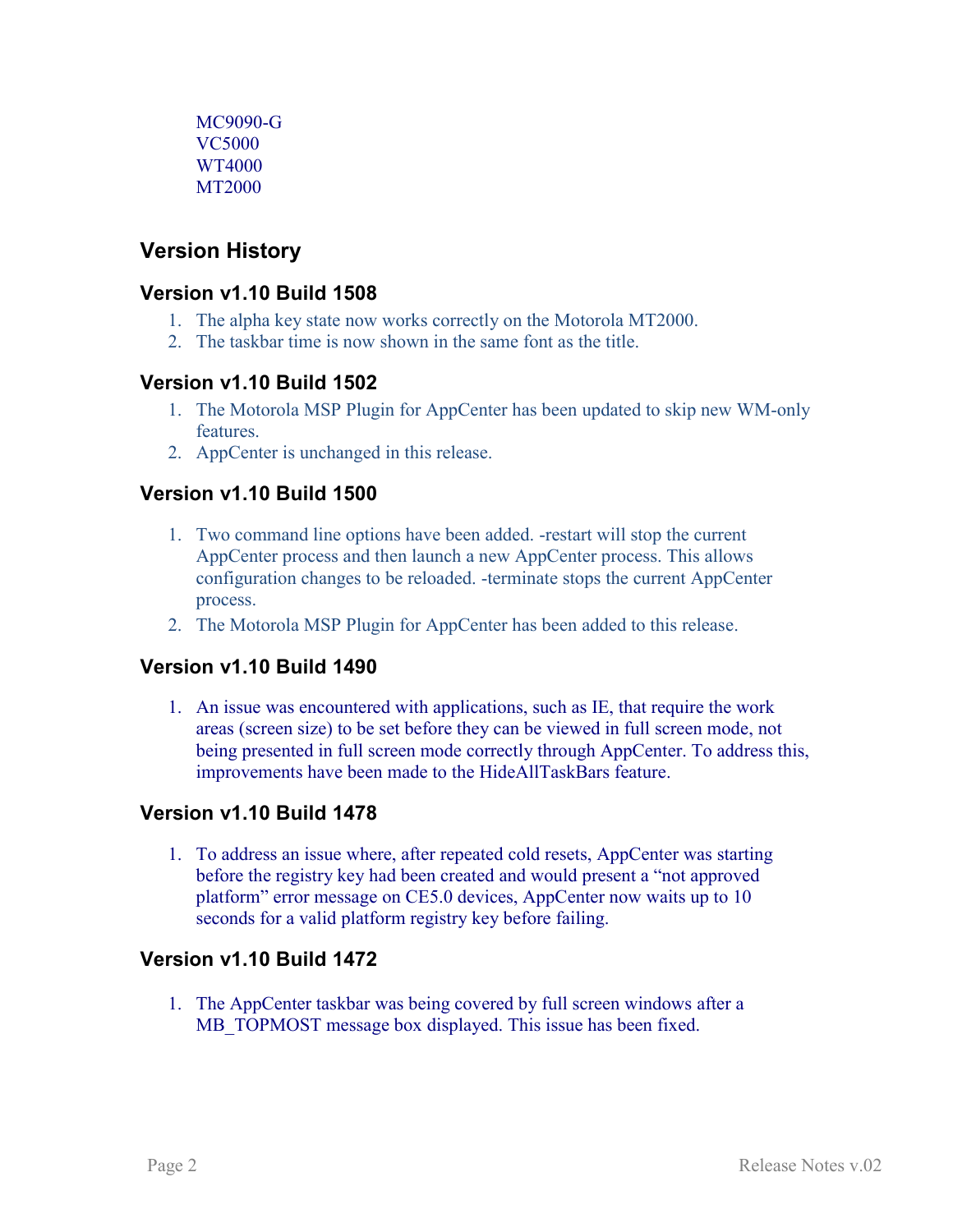#### **Version v1.10 Build 1466**

1. A bug was introduced in build 1450. Tapping on white space in the AppCenter window was launching the last selected program. This issue has been fixed.

#### **Version v1.10 Build 1458**

- 1. Added support for the WT4000 NG Wearable.
- 2. A new registry setting allows you to return to the AppCenter screen using a keystroke rather than tapping the Home icon.

HomeHotKey defaults to Ctrl+F10 (2121). Set to zero to disable this feature. The setting can be changed to any valid virtual key code. For example the F1-F10 keys have virtual key codes of 112-121. All virtual key codes are documented in MSDN [\(http://msdn.microsoft.com\)](http://msdn.microsoft.com/). Search on "virtual key codes". The documented values are in hexadecimal and should be converted to decimal.

To combine a key with the Alt, Control or Shift keys, add 1000 for Alt, add 2000 for Control and add 4000 for Shift.

The setting is located at

HKEY\_LOCAL\_MACHINE\Software\Symbol\AppCenter. There is no user interface for this setting. When AppCenter is run this registry setting is created with the default value if it doesn't already exist.

- 3. The AdminLoginHotKey setting can now be defined to use the Alt, Control or Shift keys. Add 1000 for Alt, add 2000 for Control and add 4000 for Shift.
- 4. A HideSip checkbox has been added to the Options dialog. This setting defaults to false and controls whether the SIP icon is displayed on AppCenter's taskbar when AppCenter is in the foreground.

#### **Version v1.10 Build 1360**

1. A new registry setting allows you to bring up the admin login dialog with one key press.

#### **Version v1.10 Build 1332**

1. There is a new program option named HideAllTaskBars. When this option is set true and a program is run from within AppCenter, both the Windows and AppCenter task bars are hidden. This option can be used with programs that want to use the whole screen. The program is responsible for setting its window size to the full screen size.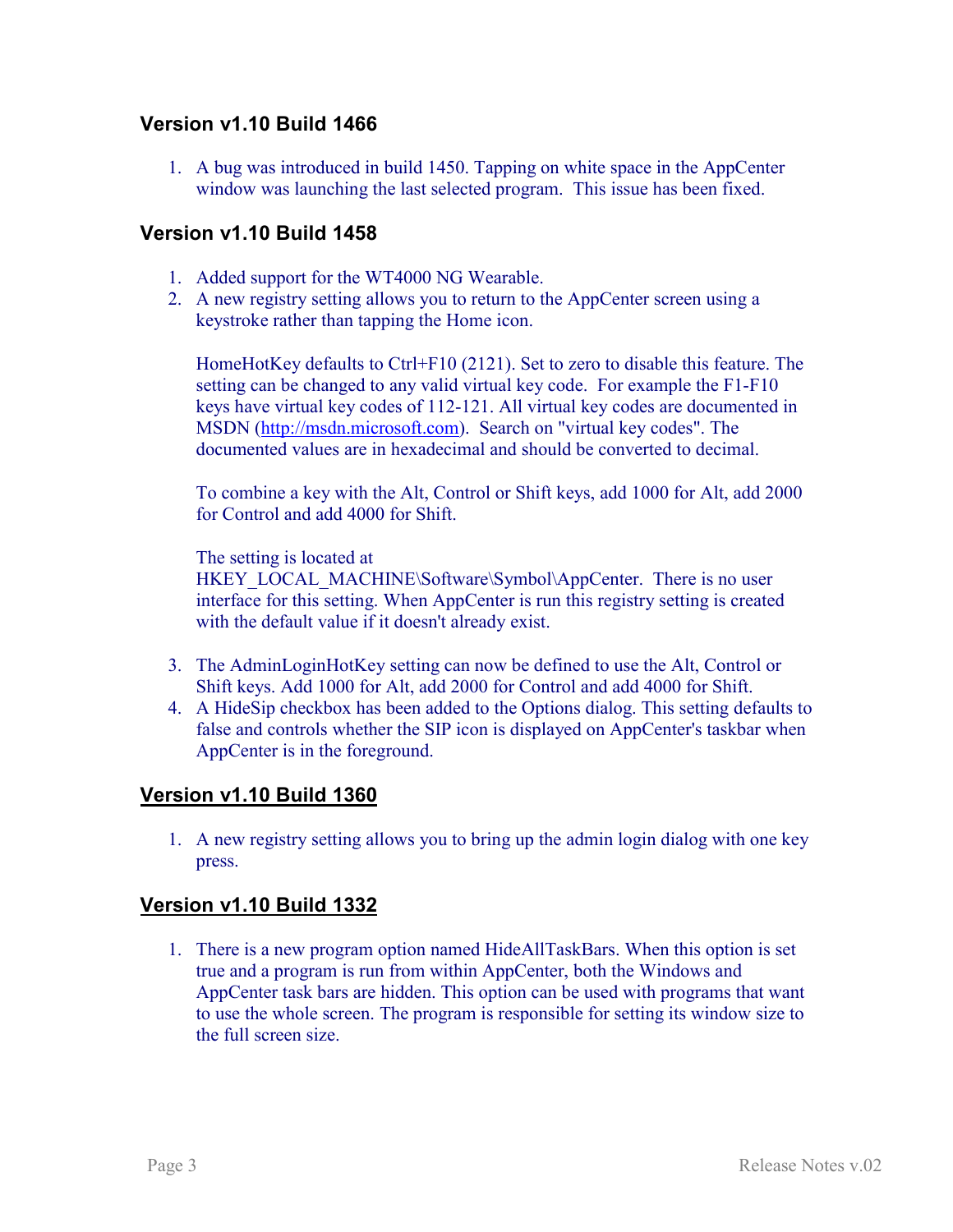#### **Version v1.10 Build 1286**

1. The signal strength icon can now be configured to run the new Symbol Fusion radio utilities. The new FusionMode registry setting is located at HKEY\_LOCAL\_MACHINE\SOFTWARE\Symbol\AppCenter.

There is no user interface for this setting. The first time AppCenter is run this registry setting is created with the default value of 0. If this setting is greater than zero, it will override the MobileCompanionMode setting. The following values are supported:

- 0 No action is taken.
- 1 Run the Fusion status program.
- 2 Run the Fusion diagnostics program.
- 3 Show a menu for status or diagnostics.
- 4 Show the full Fusion menu.
- 2. A new ShowKeyStates registry setting can be used to display taskbar icons showing the current state of the Alpha, Func, Shift and Ctrl keys. The setting is located at HKEY\_LOCAL\_MACHINE\SOFTWARE\Symbol\AppCenter.

There is no user interface for this setting. The first time AppCenter is run this registry setting is created with the default value of false (0) which is consistent with previous versions. Set true (1) to enable the display of key state icons on the taskbar.

## **Components of .zip file**

#### Define the files in the .zip file

| Component                                                          | <b>Description</b>                                   |
|--------------------------------------------------------------------|------------------------------------------------------|
| AppCenter Windows CE Administrator Guide.pdf AppCenter Admin Guide |                                                      |
| <b>WCE 410/420/500 Folder</b>                                      |                                                      |
| AppCenter.exe                                                      | Main AppCenter executable                            |
| Platform Folder                                                    |                                                      |
| RegFile-Readme.txt                                                 | Readme file for security registry<br>key information |
| $ *,$ reg                                                          | Symbol security registry files for<br>devices        |

## **Known Issues**